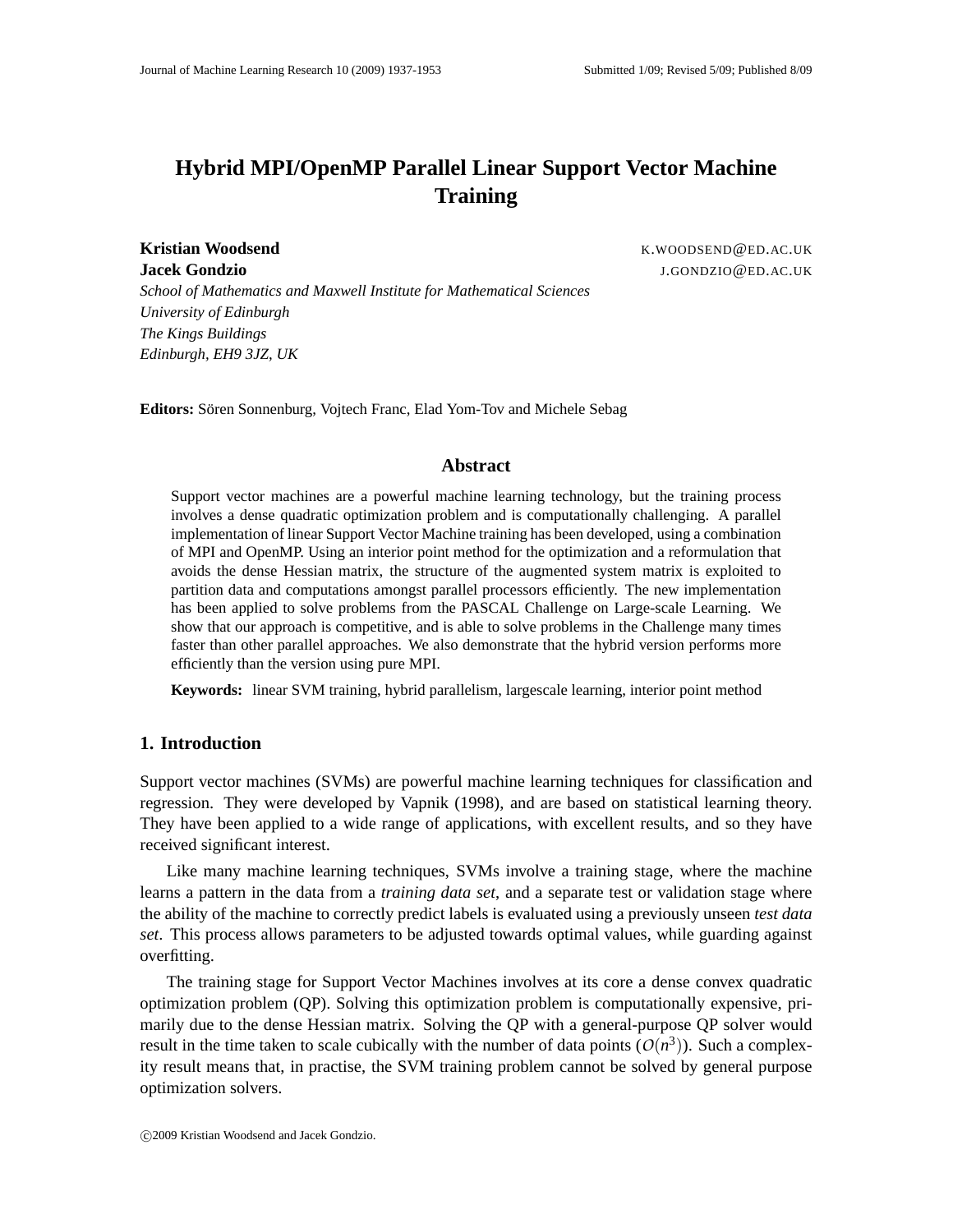Several schemes have been developed where a solution is built by solving a sequence of smallscale problems, where only a few data points (an *active set*) are considered at a time. Examples include decomposition (Osuna et al., 1997) and sequential minimal optimization (Platt, 1999), and state-of-the-art software use these techniques. Active-set techniques work well when the data is clearly separable by a hyperplane, so that the separation into active and non-active variables is clear. With noisy data, however, finding a good separating hyperplane between the two classes is not so clear, and the performance of these algorithms deteriorates (Woodsend and Gondzio, 2007).

In addition, the active set techniques used by standard software are essentially sequential—they choose a small subset of variables to form the active set at each iteration, and this selection is based upon the results of the previous iteration. It is not clear how to efficiently implement such an algorithm in parallel, due to the large number of iterations required and the dependencies between each iteration and the next.

Few approaches have been developed for training SVMs in parallel, yet multiple-core computers are becoming the norm, and data sets are becoming ever larger. It is notable that of the 44 submissions to compete in the PASCAL Challenge on Large-scale Learning (Sonnenburg et al., 2008), only 3 entries were parallel methods.

Parallelization schemes so far proposed have involved splitting the training data to give smaller, separable optimization sub-problems which can be distributed amongst the processors. Dong et al. (2003) used a block-diagonal approximation of the kernel matrix to derive independent optimization problems. The resulting SVMs were used to filter out samples that were likely not to be support vectors. A SVM was then trained on the remaining samples, using the standard serial algorithm. Collobert et al. (2002) proposed a mixture of multiple SVMs where single SVMs are trained on subsets of the training set and a neural network is used to assign samples to different subsets.

Another approach is to use a variation of the standard SVM algorithm that is better suited to a parallel architecture. Tveit and Engum (2003) developed an exact parallel implementation of the Proximal SVM (Fung and Mangasarian, 2001), which classifies points by assigning them to the closest of two parallel planes. Compared to the standard SVM formulation, the single constraint is removed and the result is an unconstrained QP; this is substantially different from the linear SVM task set in the PASCAL Challenge.

There have only been a few parallel methods in the literature which train a standard SVM on the whole of the data set. We briefly survey the methods of Zanghirati and Zanni (2003), Graf et al. (2005), Durdanovic et al. (2007) and Chang et al. (2008).

The algorithm of Zanghirati and Zanni (2003) decomposes the SVM training problem into a sequence of smaller, though still dense, QP sub-problems. Zanghirati and Zanni implement the inner solver using a technique called variable projection method, which is able to work efficiently on relatively large dense inner problems, and is suitable for implementing in parallel. The performance of the inner QP solver was improved in Zanni et al. (2006).

In the cascade algorithm introduced by Graf et al. (2005), the SVMs are layered. The support vectors given by the SVMs of one layer are combined to form the training sets of the next layer. The support vectors of the final layer are re-inserted into the training sets of the first layer at the next iteration, until the global KKT conditions are met. The authors show that this feedback loop corresponds to standard SVM training.

The algorithm of Durdanovic et al. (2007), implemented in the Milde software, is a parallel implementation of the sequential minimal optimization. The objective function of the dual form (see Equation 3 below) is expressed in terms of partial gradients. Variables are selected to enter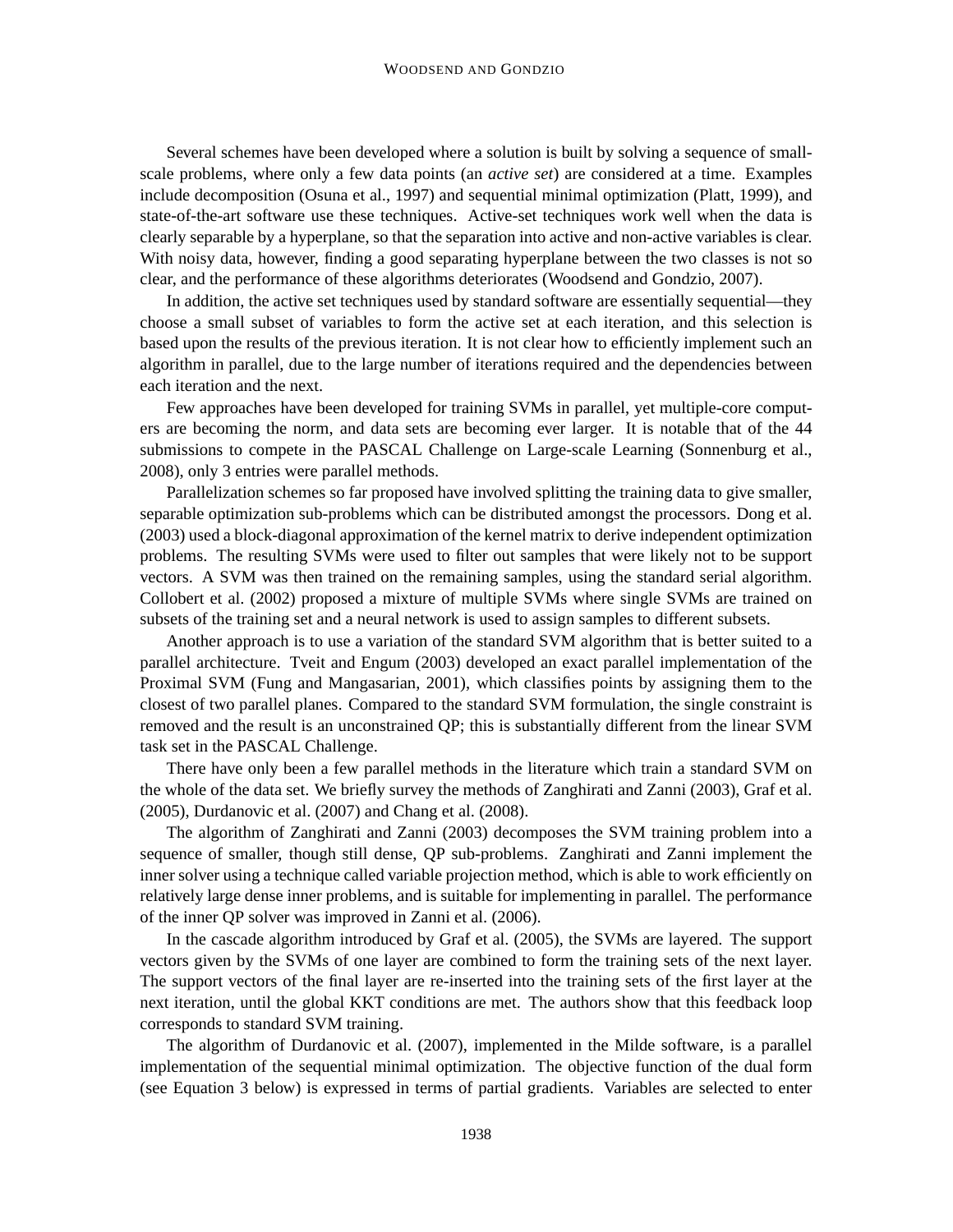the working set, based on the steepest descent direction, and whether the variables are free to move within their box constraints. A second working set method considers pairwise contributions. Very large data sets can be split across processors. When a variable  $z_i$  enters the working set, the owner processor broadcasts the corresponding data vector *x<sup>i</sup>* . All nodes calculate kernel functions and update their portion of the gradient vector. Although many of the operations within an iteration are parallelizable, a very large number of sequential outer iterations are still required. The authors use a hybrid approach to parallelization similar to ours described below, involving a multi-core BLAS library, but its use is limited to Layer 1 and 2 operations.

Another family of approaches to QP optimization are based on interior point method (IPM) technology, which works by delaying the split between active and inactive variables for as long as possible. IPMs generally work well on large-scale problems, largely because the number of iterations tends to grow very slowly with the problem dimension. Unfortunately each iteration requires the solving of a large system of linear equations. A straight-forward implementation of the standard SVM dual formulation has a per iteration complexity of  $O(n^3)$ , and would be unusable for anything but the smallest problems. Several sequential implementations of IPMs for support vector machines address this difficulty (Ferris and Munson, 2003; Fine and Scheinberg, 2002; Woodsend and Gondzio, 2007). Returning to parallel implementations, Chang et al. (2008) use parallel IPM technology for the optimizer, and avoid the problem of inverting the dense Hessian matrix by generating a low-rank approximation of the kernel matrix using partial Cholesky decomposition with pivoting. The dense Hessian matrix can then be efficiently inverted implicitly using the low-rank approximation and the Sherman-Morrison-Woodbury (SMW) formula. Moreover, a large part of the calculations at each iteration can be distributed amongst the processors effectively. The SMW formula has been widely used in interior point methods; however, sometimes it runs into numerical difficulties. Fine and Scheinberg (2002) constructed data sets where an SMW-based algorithm required many more iterations to terminate, and in some cases stalled before achieving an accurate solution. They also showed that this situation arises in real-world data sets.

Most of the previous approaches (Durdanovic et al. 2007 is the exception) have considered the parallel computer system as a cluster of independent processors, communicating through a message passing scheme such as MPI (MPI-Forum, 1995). Advances in technology have resulted in systems where several processing cores have access to a single memory space, and such symmetric multiprocessing (SMP) architectures are becoming prevalent. OpenMP (OpenMP Architecture Review Board, 2008) has proven to work effectively on shared memory systems, while MPI can be used for message passing between nodes. It can also be used to communicate between processors within an SMP node, but it is not immediately clear that this is the most efficient technique.

Most high performance computing systems are now clusters of SMP nodes. On such hybrid systems, a combination of message passing between SMP nodes and shared memory techniques inside each node could potentially offer the best parallelization performance from the architecture, although previous investigations have revealed mixed results (Smith and Bull, 2001; Rabenseifner and Wellein, 2003). A standard approach to combining the two schemes involves OpenMP parallelization inside each MPI process, while communication between the MPI processes is made only outside of the OpenMP regions. Rabenseifner and Wellein (2003) refer to this style as "masteronly".

In this paper, we propose a parallel linear SVM algorithm that adopts this hybrid approach to parallelization. It trains the SVM using the full data set, using an interior point method to give efficient optimization, and Cholesky decomposition to give good numerical stability. MPI is used to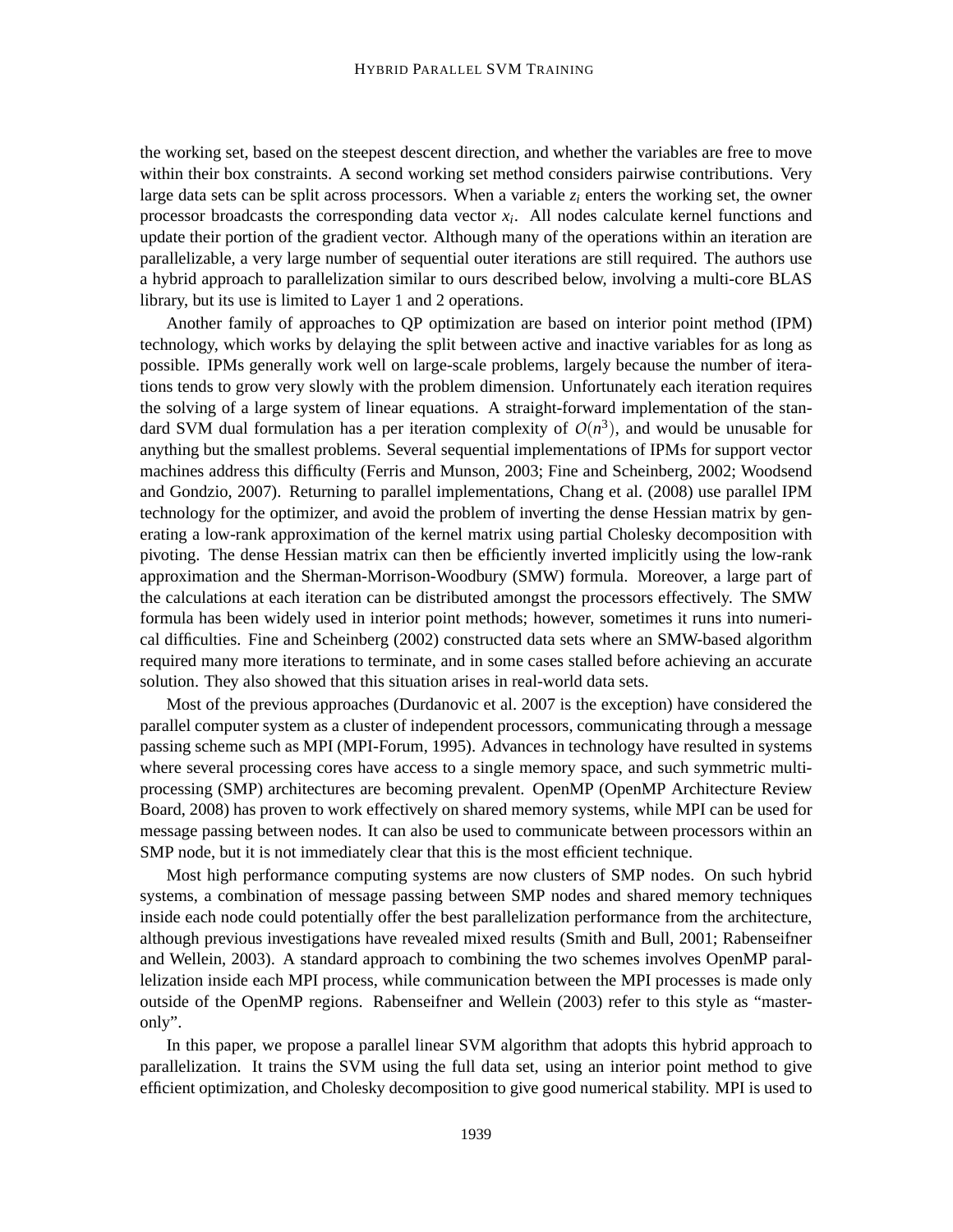communicate between clusters, while within clusters we take advantage of the availability of highly efficient OpenMP-based BLAS implementations. Data is distributed evenly amongst the processors. Our approach directly tackles the most computationally expensive part of the optimization, namely the inversion of the dense Hessian matrix, through providing an efficient implicit inverse representation. By exploiting the structure of the problem, we show how this can be parallelized with excellent parallel efficiency. The resulting implementation is significantly faster at SVM training than active set methods, and it allows SVMs to be trained on data sets that would be impossible to fit within the memory of a single processor.

The structure of the rest of this paper is as follows. Section 2 gives an outline of interior point method for optimizing quadratic programs. Section 3 provides a short description of support vector machines and the formulation we use. Then in Section 4 we describe our approach to training linear SVMs, exploiting the structure of the QP and accessing memory efficiently. Numerical performance results are given in Section 5. Section 6 contains some concluding remarks.

We now briefly describe the notation used in this paper.  $x_i$  is the attribute vector for the  $i<sup>th</sup>$  data point, and it consists of the observation values directly. There are *n* observations in the training set, and *m* attributes in each vector  $x_i$ . *X* is the  $m \times n$  matrix whose columns are the attribute vectors  $x_i$ associated with each point. The classification label for each data point is denoted by  $y_i \in \{-1,1\}$ . The variables  $w \in \mathbb{R}^m$  and  $z \in \mathbb{R}^n$  are used for the primal variables ("weights") and dual variables ( $\alpha$  in SVM literature) respectively, and  $w_0 \in \mathbb{R}$  for the bias of the hyperplane. Scalars and column vectors are denoted using lower case letters, while upper case letters denote matrices. *D*,*S*,*U*,*V*,*Y* and *Z* are the diagonal matrices of the corresponding lower case vectors.

#### **2. Interior Point Methods**

Interior point methods represent state-of-the-art techniques for solving linear, quadratic and nonlinear optimization programmes. In this section the key issues of implementation for QPs are discussed very briefly; for more details, see Wright (1997).

For the purposes of this paper, we need a method to solve the box and equality-constrained convex quadratic problem

$$
\min_{z} \qquad \frac{1}{2}z^{T}Qz + c^{T}z
$$
\n
$$
\text{s.t.} \qquad Az = b
$$
\n
$$
0 \le z \le u,
$$

where  $u$  is a vector of upper bounds, and the constraint matrix  $A$  is assumed to have full row rank. Dual feasibility requires that  $A^T \lambda + s - v - Qz = c$ , where  $\lambda$  is the Lagrange multiplier associated with the linear constraint  $Az = b$  and  $s, v > 0$  are the Lagrange multipliers associated with the lower and upper bounds of *z* respectively.

At each iteration, an interior point method makes a damped Newton step towards satisfying the primal feasibility, dual feasibility and complementarity product conditions,

$$
ZSe = \mu e
$$

$$
(U - Z)Ve = \mu e,
$$

for a given  $\mu > 0$ . *e* is the vector of all ones. We follow a common practice in interior point literature and denote with a capital letter  $(Z, S, U, V)$  a diagonal matrix with elements of the corresponding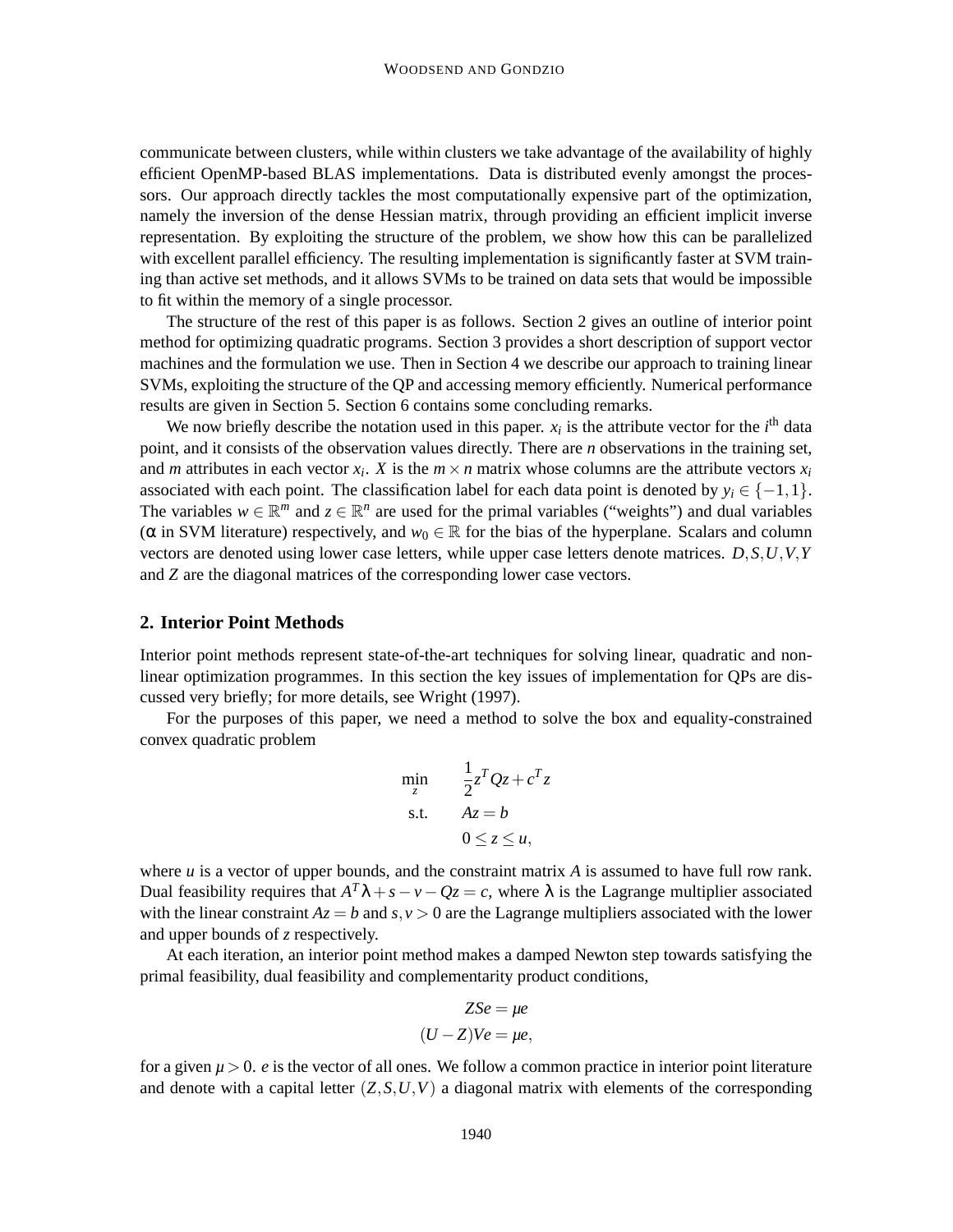vector  $(z, s, u, v)$  on the diagonal. The algorithm decreases  $\mu$  before making another iteration, and continues until both infeasibilities and the duality gap (which is proportional to  $\mu$ ) fall below required tolerances.

The Newton system to be solved at each iteration can be transformed into the *augmented system equations*:

$$
\left[\begin{array}{cc}-(Q+\Theta^{-1}) & A^T\\ A & 0\end{array}\right]\left[\begin{array}{c}\Delta z\\ \Delta \lambda\end{array}\right]=\left[\begin{array}{c}r_c\\ r_b\end{array}\right],\tag{1}
$$

where ∆*z*,∆λ are components of the Newton direction in the primal and dual spaces respectively,  $\Theta^{-1} \equiv Z^{-1}S + (U - Z)^{-1}V$ , and  $r_c$  and  $r_b$  are appropriately defined residuals. If the block  $(Q + \Theta^{-1})$ is diagonal, an efficient method to solve such a system is to form the Schur complement  $C = A(Q +$  $\Theta^{-1}$ <sup>-1</sup> *A<sup>T</sup>*, solve the smaller system *C*Δλ = *r<sub>b</sub>* + *A*(*Q* +  $\Theta^{-1}$ )<sup>-1</sup> *r<sub>c</sub>* for Δλ, and back-substitute into (1) to calculate ∆*z*. Unfortunately, as we shall see in the next section, for the case of SVM training the Hessian matrix *Q* is a completely dense matrix.

### **3. Support Vector Machines**

In this section we briefly outline the standard SVM binary classification primal and dual formulations, and summarise how they can be reformulated as a separable QP (for more details, see Woodsend and Gondzio, 2007).

A Support vector machine (SVM) is a classification learning machine that learns a mapping between the features and the target label of a set of data points known as the *training set*, and then uses a hyperplane  $w^T x + w_0 = 0$  to separate the data set and predict the class of further data points. The labels are the binary values "yes" or "no", which we represent using the values +1 and −1. The objective is based on the *structural risk minimization* principle, which aims to minimize the risk functional with respect to both the empirical risk (the quality of the approximation to the given data, by minimising the misclassification error) and maximize the confidence interval (the complexity of the approximating function, by maximising the separation margin) (Vapnik, 1998).

For a *linear kernel*, the attributes in the vector  $x_i$  for the  $i<sup>th</sup>$  data point are the observation values directly, while for a *non-linear kernel* the observation values are transformed by means of a (possibly infinite dimensional) non-linear mapping Φ.

Concentrating on the linear SVM classifier, and using a 2-norm for the hyperplane weights *w* and a 1-norm for the misclassification errors  $\xi \in \mathbb{R}^n$ , the QP that forms the core of training the SVM takes the form:

$$
\min_{w, w_0, \xi} \qquad \frac{1}{2} w^T w + \tau e^T \xi
$$
\n
$$
\text{s.t.} \qquad Y(X^T w + w_0 e) \ge e - \xi
$$
\n
$$
w, w_0 \text{ free}, \quad \xi \ge 0,
$$
\n
$$
(2)
$$

where  $\tau$  is a positive constant that parameterizes the problem.

Due to the convex nature of the problem, a Lagrangian function associated with (2) can be formulated, and the solution will be at the saddle point. Partially differentiating the Lagrangian function gives relationships between the primal variables ( $w$ ,  $w_0$  and  $\xi$ ) and the dual variables ( $z \in \xi$  $\mathbb{R}^n$ ) at optimality, and substituting these relationships back into the Lagrangian function gives the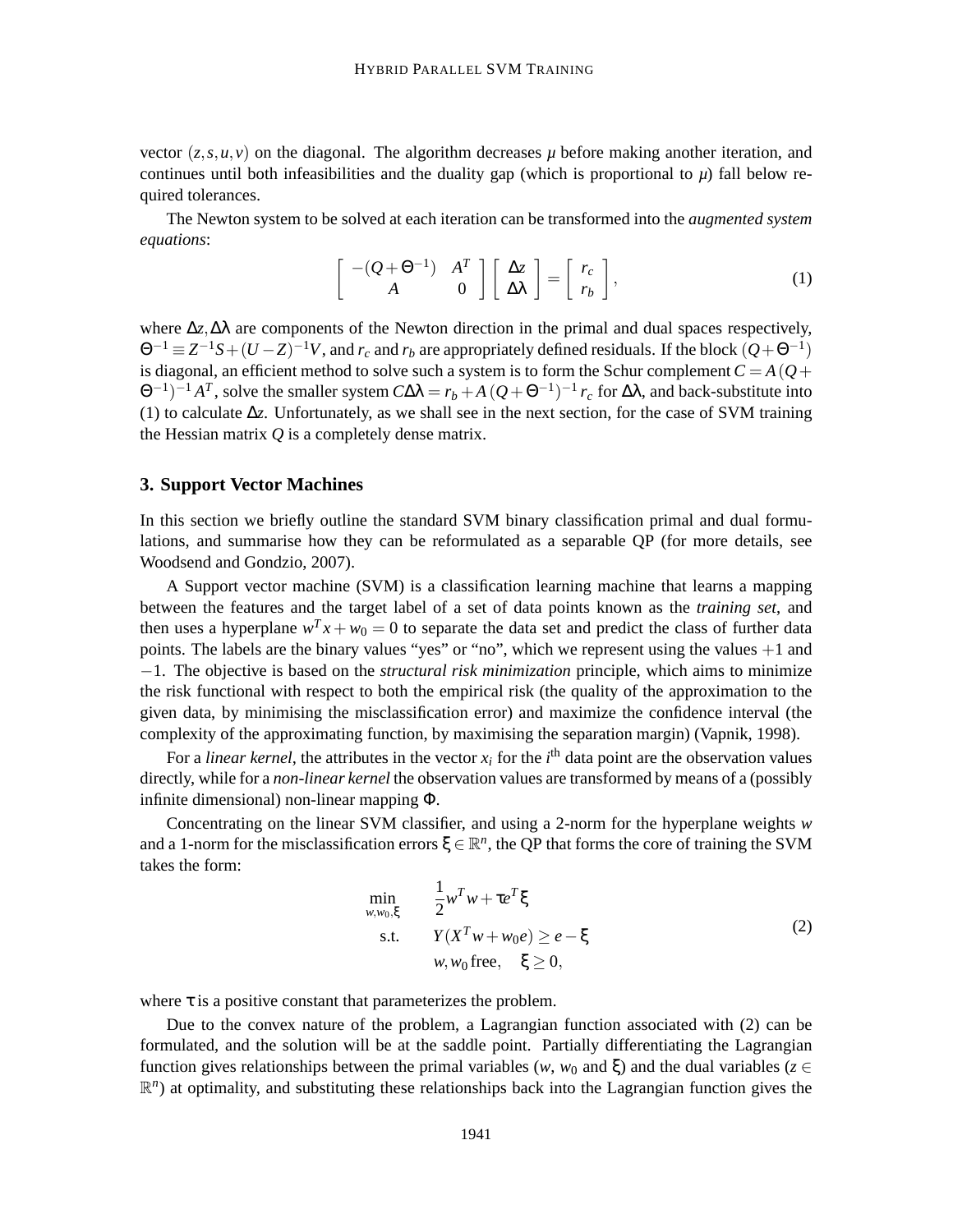standard dual problem formulation

$$
\min_{z} \qquad \frac{1}{2} z^T Y X^T X Y z - e^T z
$$
\n
$$
\text{s.t.} \qquad y^T z = 0
$$
\n
$$
0 \le z \le \tau e. \tag{3}
$$

However, using one of the optimality relationships,  $w = XYz$ , we can rewrite the quadratic objective in terms of *w*. Consequently, we can state the classification problem (3) as a separable QP:

$$
\min_{w,z} \qquad \frac{1}{2} w^T w - e^T z
$$
\n
$$
\text{s.t.} \qquad w - XYz = 0
$$
\n
$$
y^T z = 0
$$
\n
$$
w \text{ free}, \quad 0 \le z \le \tau e.
$$
\n(4)

The Hessian is simplified to the diagonal matrix  $Q = \text{diag}\left(\begin{bmatrix} e_m \\ 0_n \end{bmatrix}\right)$  where  $e_m = (1, 1, \ldots, 1) \in \mathbb{R}^m$ , while the constraint matrix becomes:

$$
A = \left[ \begin{array}{cc} I_m & -XY \\ 0 & y^T \end{array} \right] \in \mathbb{R}^{(m+1)\times(m+n)}.\tag{5}
$$

As described in Section 2, the Schur complement,

$$
C \equiv A(Q + \Theta^{-1})^{-1} A^T
$$
  
=  $\begin{bmatrix} I_m + XY\Theta_z YX^T & -XY\Theta_z y \\ -y^T\Theta_z YX^T & y^T\Theta_z y \end{bmatrix} \in \mathbb{R}^{(m+1)\times(m+1)},$ 

can be formed efficiently from such matrices and used to determine the Newton step. The operation of building the matrix C is of order  $O(n(m+1)^2)$ , while inverting the resulting matrix is an operation of order  $O((m+1)^3)$ . The formulation (4) is the basis of our parallel algorithm, where building matrix *C* is split between the processors. This approach is efficient if  $n \gg m$  (as was true with all the Challenge data sets), since building *C* is the most expensive operation, but it would not be suitable for data sets with a large number of features and  $m \gg n$ .

### **4. Implementing the QP for Parallel Computation**

To apply (4) to truly large-scale data sets, it is necessary to employ linear algebra operations that exploit the block structure of the formulation (Gondzio and Sarkissian, 2003; Gondzio and Grothey, 2007). Between clusters, the emphasis is on partitioning the linear algebra operations to minimize interdependencies between processors. Within clusters, the emphasis is on accessing memory in the most efficient manner.

The approach described below was implemented using the OOPS interior point solver (Gondzio and Grothey,  $2007$ ).<sup>1</sup> We should note here that, as the parallel track of the Challenge was focused on shared memory algorithms, our submission to the Challenge used only the techniques described in Section 4.2.

<sup>1.</sup> Our implementation is available for academic use at http://www.maths.ed.ac.uk/ERGO/software.html.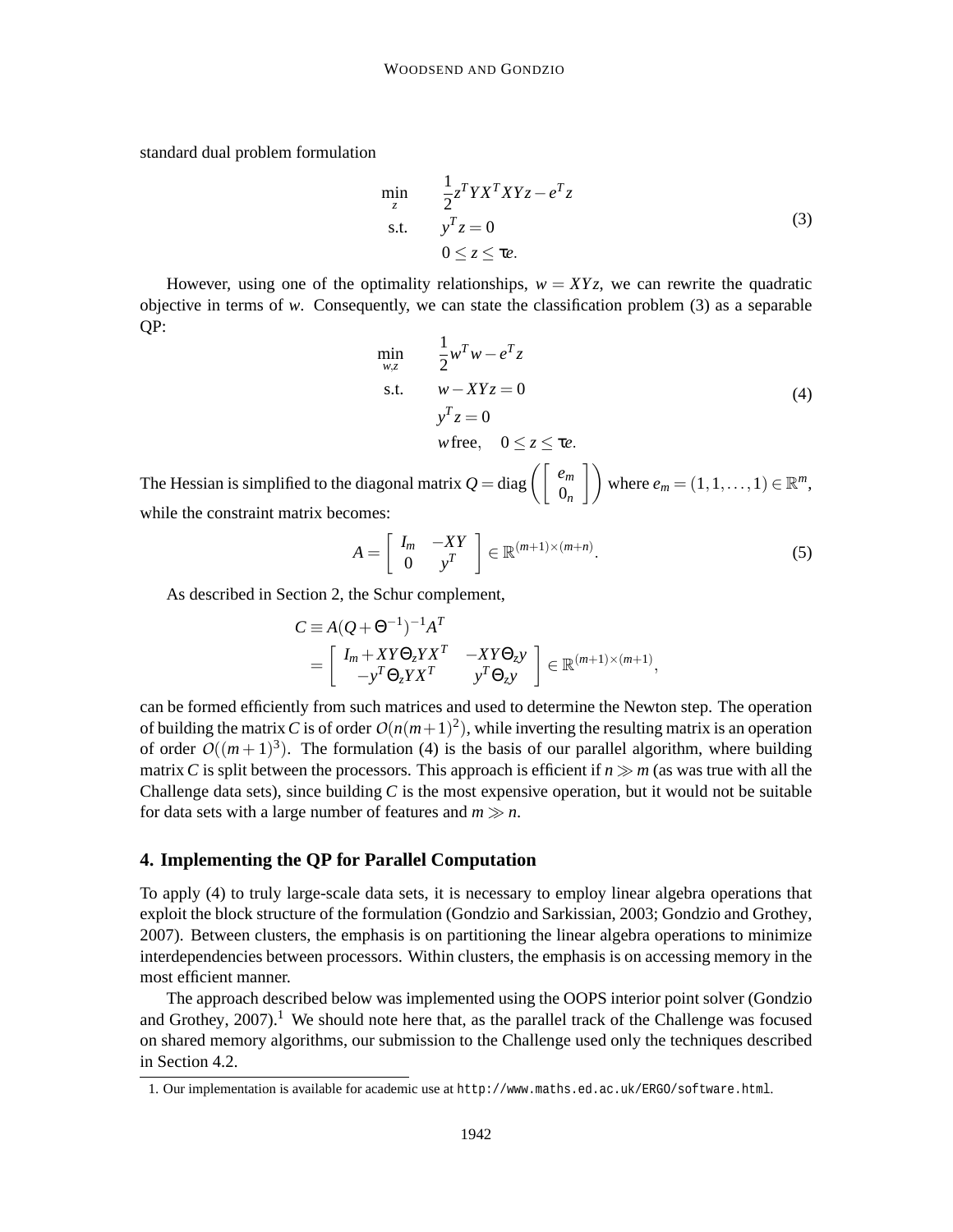## **4.1 Linear Algebra Operations Between Nodes**

We use the augmented system matrix  $H = \begin{bmatrix} -Q - \Theta^{-1} & A^T \\ A & 0 \end{bmatrix}$ *A* 0 corresponding to system  $(4)$ , where  $Q = \text{diag} \left[ \begin{array}{c} e_m \\ 0 \end{array} \right]$ 0 , Θ was described in Section 2 and *A* is given by Equation (5). This results in *H* having a symmetric bordered block diagonal structure. We can break *H* into blocks:

$$
H = \begin{bmatrix} H_1 & & & A_1^T \\ & H_2 & & A_2^T \\ & & \ddots & & \vdots \\ & & & H_p & A_p^T \\ & & & & H_p & A_p^T \\ A_1 & A_2 & \dots & A_p & 0 \end{bmatrix},
$$

where  $H_i = -(Q_i + \Theta_i^{-1})$  are actually diagonal and  $A_i$  result from partitioning the data set evenly across the *p* processors. Due to the "arrow-head" structure of *H*, a block-based Cholesky decomposition of the matrix  $H = LDL^T$  will be guaranteed to have the structure:

$$
H = \begin{bmatrix} L_1 & & & \\ & \ddots & & \\ & & L_p & \\ & & & L_{A_1} & \ldots & L_{A_p} & L_C \end{bmatrix} \begin{bmatrix} D_1 & & & & \\ & \ddots & & & \\ & & D_p & & \\ & & & D_C & \end{bmatrix} \begin{bmatrix} L_1^T & & & L_{A_1}^T \\ & \ddots & & \vdots \\ & & L_p^T & L_{A_p}^T \\ & & & L_C^T \end{bmatrix}.
$$

Exploiting this structure allows us to compute the blocks  $L_i$ ,  $D_i$  and  $L_{A_i}$  in parallel. Terms that form the Schur complement can be calculated in parallel but must then be gathered, and the corresponding blocks *L<sup>C</sup>* and *D<sup>C</sup>* computed serially. This requires the exchange of matrices of size  $(m+1) \times (m+1)$  between processors.

$$
H_i = L_i D_i L_i^T \Rightarrow D_i = -(Q_i + \Theta_i^{-1}), L_i = I,
$$
\n(6)

$$
L_{A_i} = A_i L_i^{-T} D_i^{-1} = A_i H_i^{-1},
$$
\n(7)

$$
C = -\sum_{i=1}^{p} A_i H_i^{-1} A_i^T,
$$
\n(8)

$$
=L_{C}D_{C}L_{C}^{T}.
$$
\n<sup>(9)</sup>

Matrix *C* is a dense matrix of relatively small size  $(m+1) \times (m+1)$ , and the Cholesky decomposition  $C = L_C D_C L_C^T$  is performed in the normal way on a single processor. It is possible that a coarse-grained parallel implementation of Cholesky decomposition could give better performance (Luecke et al., 1992), but we did not include this in our implementation as the time taken to perform the decomposition is negligible compared to computing *C*.

Once the representation  $H = LDL^T$  above is known, we can use it to compute the solution of the system  $H\begin{bmatrix} \Delta z \\ \Delta \lambda \end{bmatrix} = \begin{bmatrix} r_c \\ r_b \end{bmatrix}$ *rb* through back-substitution.  $\Delta z'$ ,  $\Delta \lambda'$  and  $\Delta \lambda''$  are vectors used for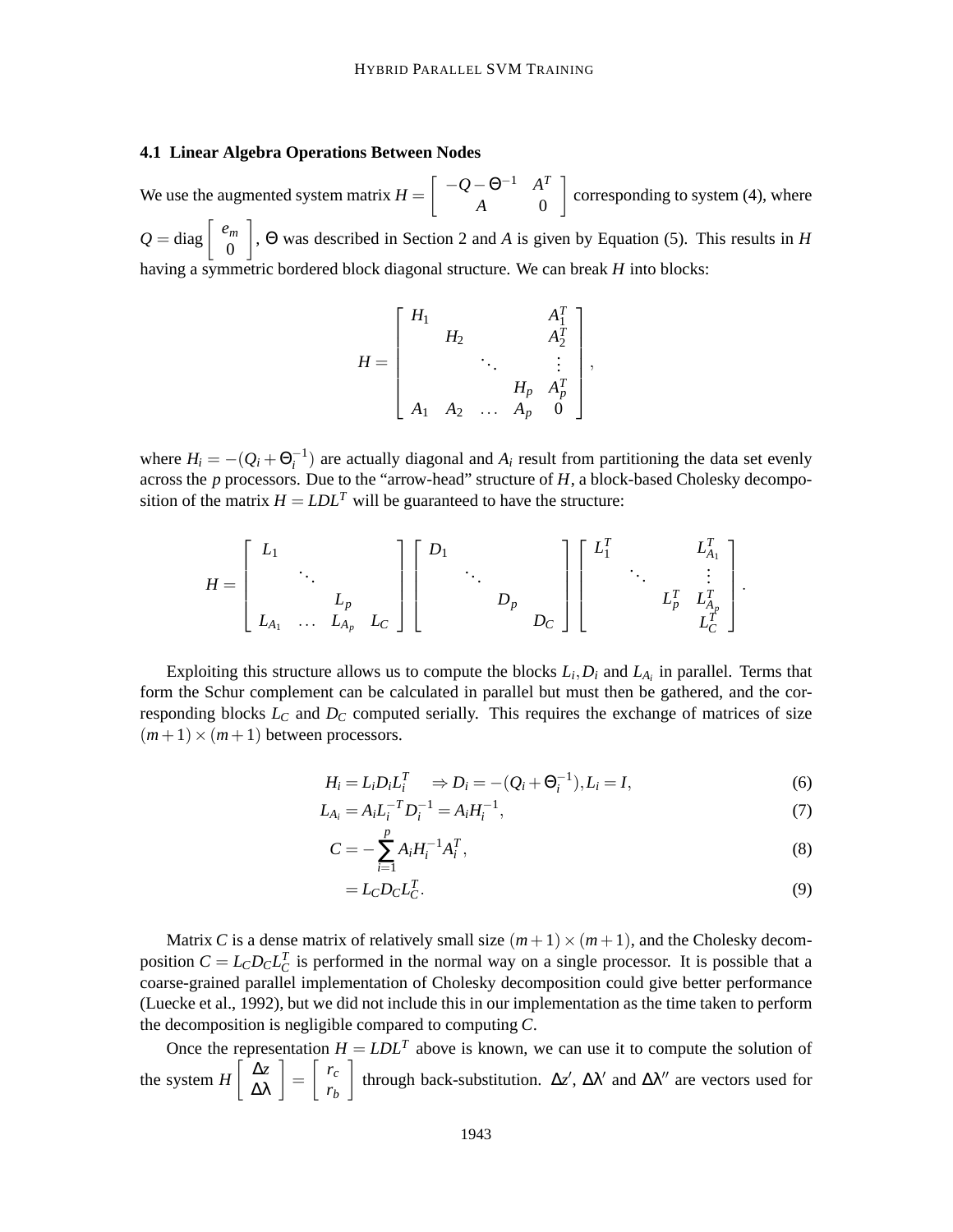intermediate calculations, with the same dimensions as  $\Delta z$  and  $\Delta \lambda$ .

$$
\Delta \lambda'' = L_C^{-1} (r_b - \sum_{i}^{p} L_{A_i} r_{c_i}),
$$
\n(10)

$$
\Delta \lambda' = D_C^{-1} \Delta \lambda'',\tag{11}
$$

$$
\Delta \lambda = L_C^{-T} \Delta \lambda',\tag{12}
$$

$$
\Delta z_i' = D_i^{-1} r_{c_i},\tag{13}
$$

$$
\Delta z_i = \Delta z'_i - L_{A_i}^T \Delta \lambda. \tag{14}
$$

For the formation of  $LDL<sup>T</sup>$ , Equations (6) and (7) can be calculated on each processor individually. Outer products (8) are then calculated, and the results gathered onto a single master processor to form *C*; this requires each processor to transfer approximately  $\frac{1}{2}(m+1)^2$  elements. The master processor performs the Cholesky decomposition of *C* (9). Each processor needs to calculate *LA<sup>i</sup> rci* , which again can be performed without any inter-processor communication, and the results are gathered onto the master processor. The master processor then performs the calculations in Equations (10), (11) and (12) of the back-substitution. Vector  $\Delta\lambda$  is broadcast to all processors for them to calculate Equations (13) and (14) locally.

### **4.2 Linear Algebra Operations Within Nodes**

Within each node, the bulk of operations are due to the contribution of each processor  $A_i H_i^{-1} A_i^T$  to the calculation of the Schur complement in (8), and to a lesser extent the calculation of *LA<sup>i</sup>* in (7).

The standard technology for dense linear algebra operations is the BLAS library. Much of the effort to produce highly efficient implementations of BLAS Layer 3 (matrix-matrix operations) have concentrated on the routine GEMM, for good reason: Kågström et al. (1998) showed that it is possible to develop an entire BLAS Layer 3 implementation based on a highly optimized GEMM routine and a small amount of BLAS Layer 1 and Layer 2 routines. Their approach focused on efficiently organizing the accessing of memory, both through structuring the data for locality and through ordering operations within the algorithm. Matrices are partitioned into *panels* (block rows or block columns) and further partitioned into blocks of a size that fits in the processor's cache, where access times to the data are much shorter. Herrero (2006) has pursued these concepts further, showing that it is possible to develop an implementation offering competitive performance without the need for hand-optimized routines.

Goto and van de Geijn (2008) have shown that another limiting factor is the process of looking up mappings in the page table between virtual and physical addresses of memory. A more efficient approach ensures that the mappings for all the required data reside in the Translation Look-aside Buffer, effectively a cache for the page table. In practice, the best way of achieving this is to recast the matrix-matrix multiplications as a sum of panel-panel multiplications, repacking each panel into a contiguous buffer. This is the approach implemented in GotoBLAS, the library used in our implementation.

To perform GEMM  $C := AB + C$ , the algorithm described in Goto and van de Geijn (2008) divides the matrices into panels and uses three optimized components.

1. Divide matrix *B* into block row panels. Each panel  $B_p$ , contains all the columns we need, but fewer rows than the original matrix *B*. As required, pack  $B_p$  into a contiguous buffer.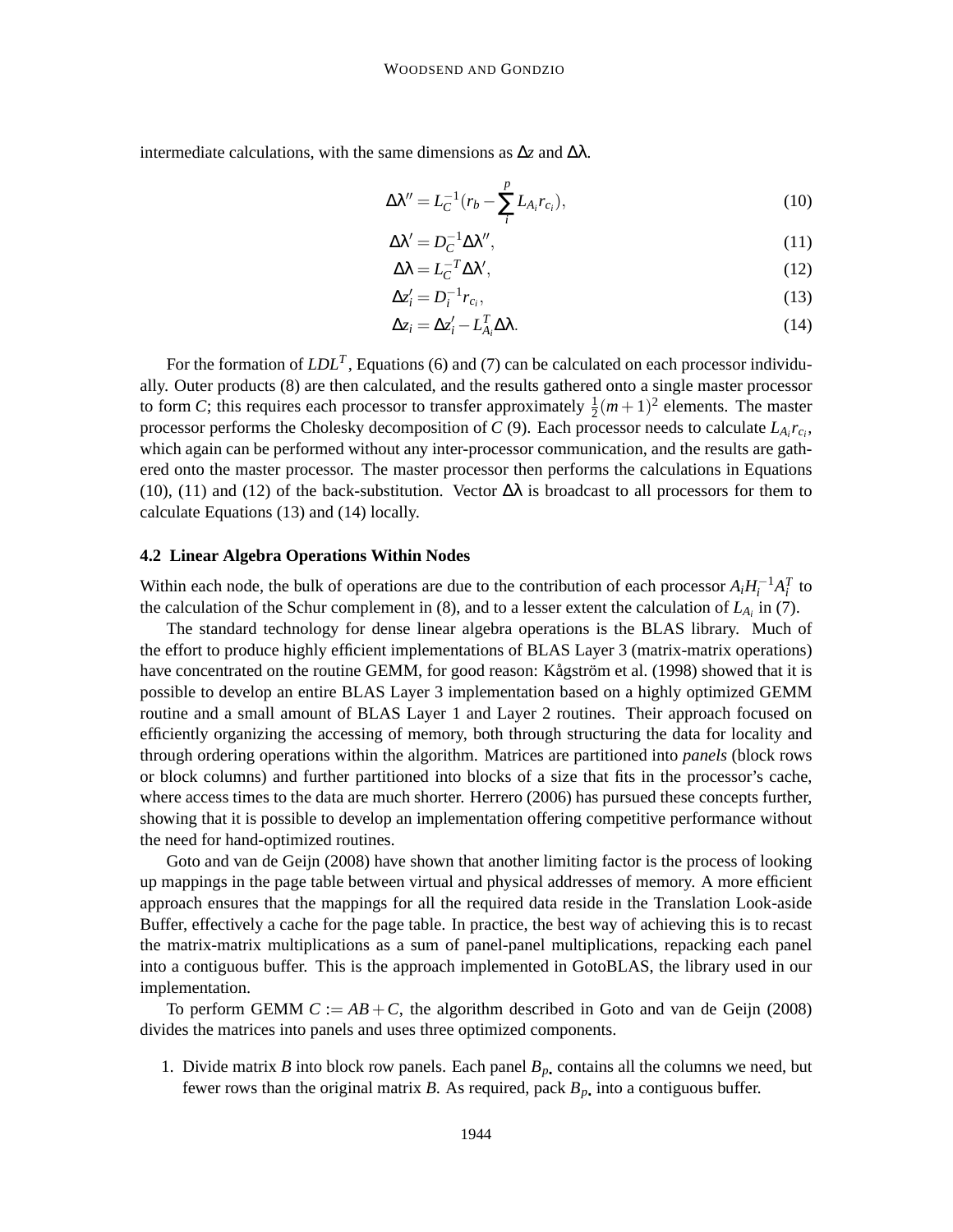- 2. Divide matrix *A* into block column panels  $A$ <sub>*p*</sub>, so that the inner dimensions of  $A$ <sub>*p*</sub> and  $B$ <sub>*p*</sub>. match. Further divide *A* into blocks *Aip*. As required, pack block *Aip* into a contiguous buffer, so that by the end it is transposed and in the L2 cache.
- 3. Considering each block  $A_{ip}$  in turn, perform the multiplication  $C_i := A_{ip}B_p + C_i$ , with  $B_p$ . brought into the cache in column strips.

Additionally, it is possible in a multi-core system to coordinate the packing of  $B_p$ , between the processors, avoiding redundancy and improving performance.

Similar techniques using panels and blocks can be applied to Cholesky factorization (Buttari et al., 2009), but again these are not included in our implementation as the factorization of *C* is a relatively small part of the algorithm.

Returning to the SVM training problem, by casting the main computation of our algorithm in terms of matrix-matrix multiplications, we can take advantage of the above improvements for a multi-threaded architecture:

- 1. Consider a subblock of the constraint matrix *A*, consisting of all rows and the number of columns around the same size as  $m + 1$ . Call this  $A_i$ .
- 2. Calculate  $L_{A_i}$  for this subblock, using (7). This involves Layer 1 operations, but these can be vectorized by the compiler.
- 3. Calculate  $C := C + L_{A_i} A_i^T$  using the GEMM algorithm described above.

The performance gain of this approach is investigated in the next section.

# **5. Performance**

In this section we compare the hybrid OpenMP/MPI version of our software with one using only MPI, and also our implementation against three other parallel SVM solvers. Data sets are taken from the PASCAL Challenge on Large-scale Learning, and the sizes we used are shown in Table 1. Due to memory restrictions, we reduced the number of samples in the FD and DNA data sets. Additionally, the DNA data set was modified from categories to binary features, increasing *m* by a factor of 4. The data sets were converted into a simple feature representation in SVM-light format. The software was run on a cluster of quad-core 3GHz Intel Xeon processors, each with 2GB RAM. The GotoBLAS library was used for BLAS functions, with the number of OpenMP threads set to 4, to match the number of cores. We also used the LAM implementation of the MPI library.

To compare the hybrid approach (using the techniques described in Sections 4.1 and 4.2) with pure MPI (using Section 4.1 only), we used the data sets alpha to zeta. The results are shown in Figure 1. They consistently show that, although the pure MPI approach has better properties in terms of parallel efficiency, the hybrid approach is always computationally more efficient. We believe this is a result of the multi-core processor architecture. The cores are associated with relatively small local cache memories, and such an architecture demands a fine-grained parallelism where, to reduce bus traffic, an operation is split into tasks that operate on small portions of data (Buttari et al., 2009). OpenMP is better suited to this fine-grained parallelism.

We made a comparison with other parallel software PGPDT (Zanni et al., 2006), PSVM (Chang et al., 2008), and Milde (Durdanovic et al., 2007). All of them are able to handle nonlinear as well as linear kernels, unlike our implementation. Using a linear kernel in each case, the results are shown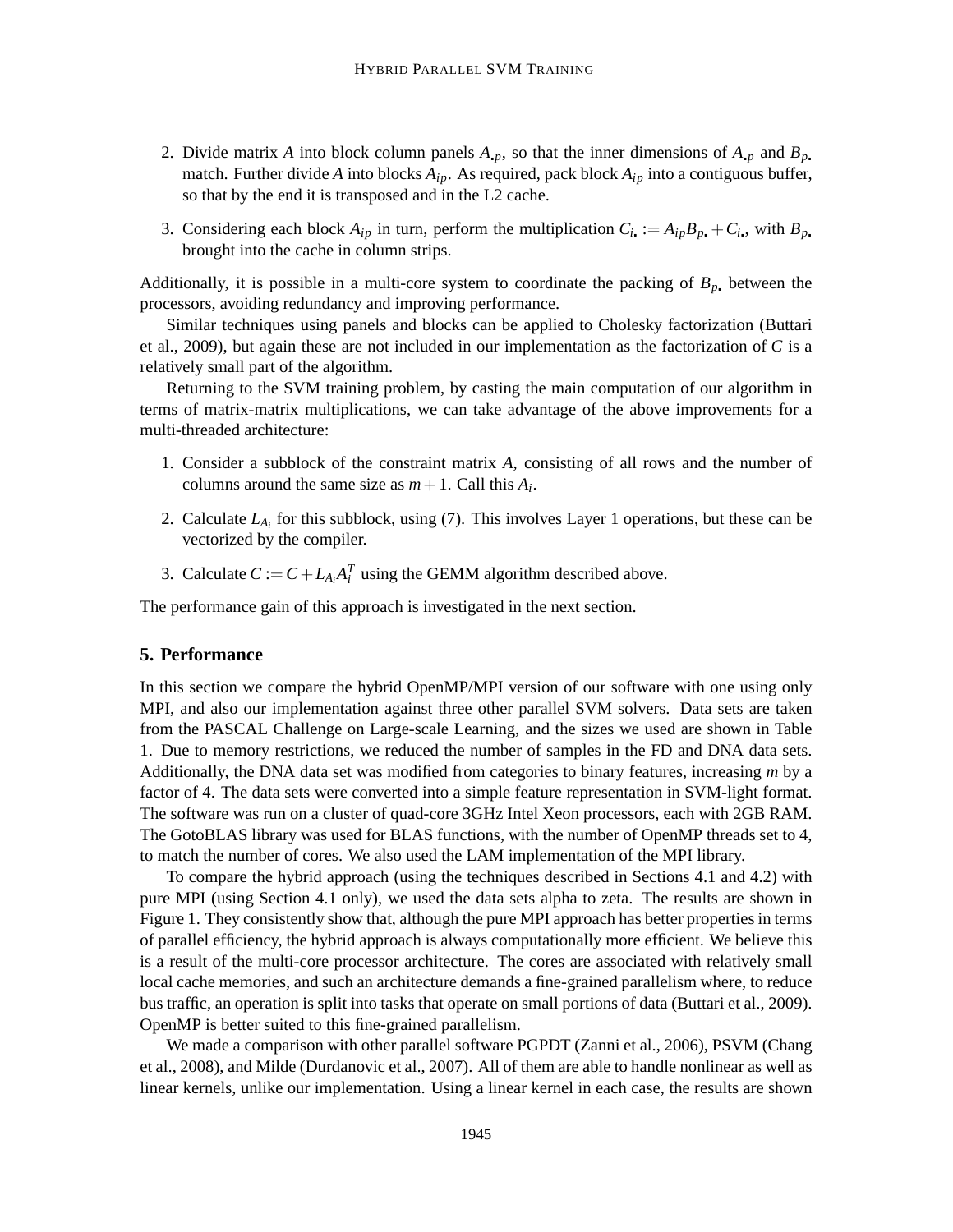

Figure 1: SVM training time with respect to the number of processors, for the PASCAL data sets (a) alpha, (b) beta, (c) gamma, (d) delta, (e) epsilon and (f) zeta. For each data set we trained using two values of  $\tau$ . The results show that, although the pure MPI approach shows better parallel efficiency properties, the hybrid approach is always computationally more efficient.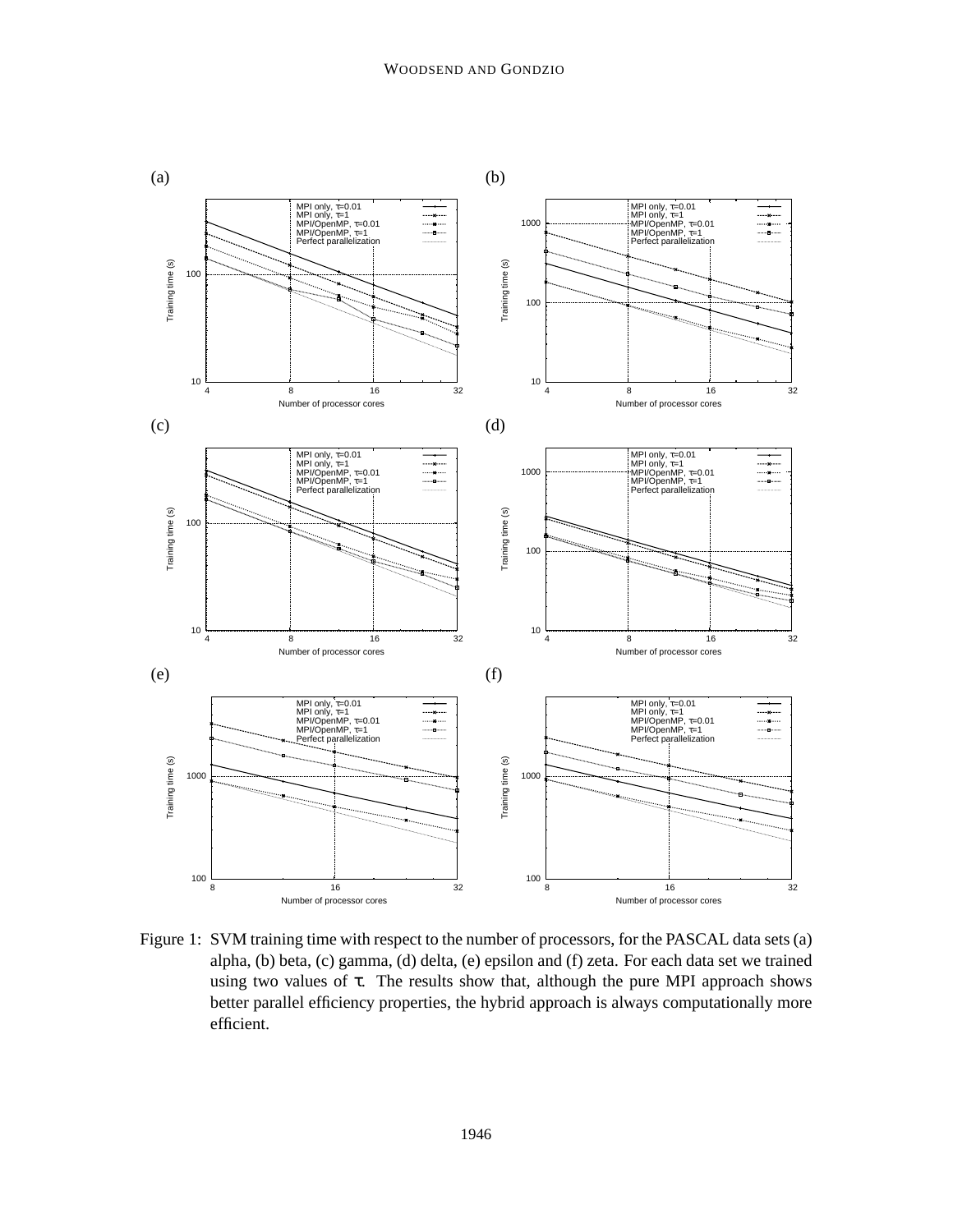| Data Set     | n       | m    |
|--------------|---------|------|
| Alpha        | 500000  | 500  |
| <b>B</b> eta | 500000  | 500  |
| Gamma        | 500000  | 500  |
| Delta        | 500000  | 500  |
| Espilon      | 500000  | 2000 |
| Zeta         | 500000  | 2000 |
| FD.          | 2560000 | 900  |
| <b>OCR</b>   | 3500000 | 1156 |
| <b>DNA</b>   | 6000000 | 800  |

Table 1: PASCAL Challenge on Large-scale Learning data sets used in this paper.

| Data Set     | $# \, cores$ | τ            | <b>OOPS</b> | <b>PGPDT</b> | <b>PSVM</b> | Milde   |
|--------------|--------------|--------------|-------------|--------------|-------------|---------|
|              | 16           | $\mathbf{1}$ | 39          | 3673         | 1684        | (80611) |
| Alpha        |              | 0.01         | 50          | 4269         | 4824        | (85120) |
| <b>B</b> eta | 16           | 1            | 120         | 5003         | 2390        | (83407) |
|              |              | 0.01         | 48          | 4738         | 4816        | (84194) |
|              | 16           | 1            | 44          |              | 1685        | (83715) |
| Gamma        |              | 0.01         | 49          | 7915         | 4801        | (84445) |
| Delta        | 16           | 1            | 40          |              | 1116        | (57631) |
|              |              | 0.01         | 46          | 9492         | 4865        | (84421) |
| Epsilon      | 32           | 1            | 730         |              | 17436       | (58488) |
|              |              | 0.01         | 293         |              | 36319       | (56984) |
| Zeta         | 32           | 1            | 544         |              | 14368       | (22814) |
|              |              | 0.01         | 297         |              | 37283       | (68059) |
| <b>FD</b>    | 32           | 1            | 3199        |              |             | (39227) |
|              |              | 0.01         | 2152        |              |             | (52408) |
| <b>OCR</b>   | 32           | 1            | 1361        |              |             | (58307) |
|              |              | 0.01         | 1330        |              |             | (36523) |
| <b>DNA</b>   | 48           | 1            | 2668        |              |             |         |
|              |              | 0.01         | 6557        |              |             | 14821   |

Table 2: Comparison of parallel SVM training software on PASCAL data sets. Times are in seconds. In all cases except the DNA data set, the Milde software ran but did not terminate within 24 hours of runtime, so the numbers in brackets show when it was within 1% of its final objective value; — indicates that the software failed to load the problem.

in Table 2. With the exception of Milde (which has its own message passing implementation), the LAM implementation of the MPI library was used.

We required an objective value accuracy of  $\varepsilon = 0.01$ , and chose two values for  $\tau$  within the range set in the Challenge, so we believe the training tasks are representative. In keeping with the evaluation method of the Challenge, the timings shown are for training and do not include time spent reading the data. The PSVM algorithm includes an additional partial Cholesky factorization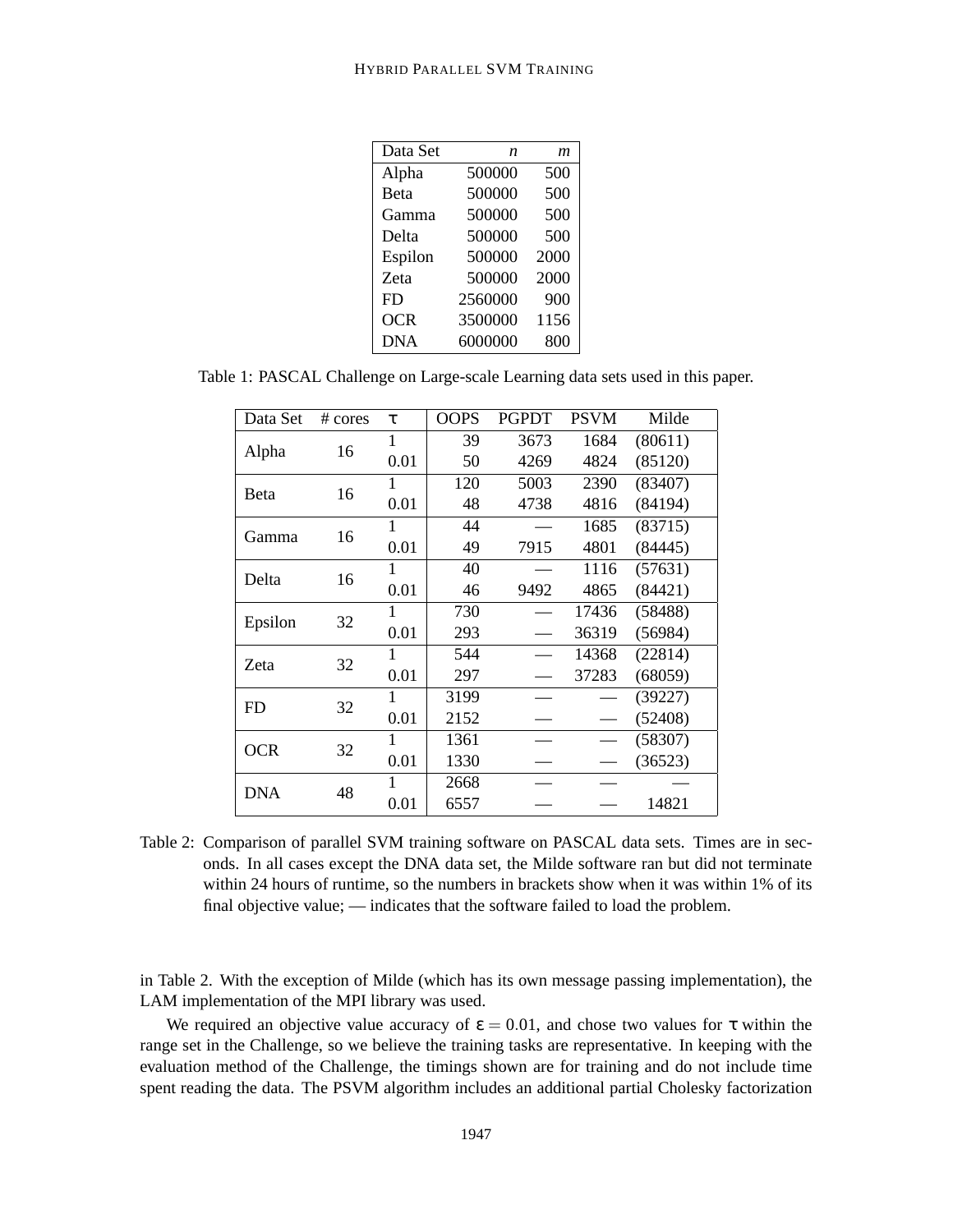|               |      |                  | Parallel |      | Single processor |      |                  |         |                  |       |
|---------------|------|------------------|----------|------|------------------|------|------------------|---------|------------------|-------|
| Data Set<br>τ |      | <b>OOPS</b>      |          |      | <b>OOPS</b>      |      | LibLinear        |         | LaRank           |       |
|               |      | $\boldsymbol{n}$ | cores    | t    | $\boldsymbol{n}$ | t    | $\boldsymbol{n}$ | t       | $\boldsymbol{n}$ | t     |
| Alpha         | 1    | 500,000          | 16       | 39   | 500,000          | 122  | 500,000          | 147     | 500,000          | 3354  |
|               | 0.01 |                  |          | 50   |                  | 151  |                  | 112     |                  | 2474  |
| <b>B</b> eta  |      | 500,000          | 16       | 120  | 500,000          | 394  | 500,000          | 135     | 500,000          | 6372  |
|               | 0.01 |                  |          | 48   |                  | 154  |                  | 112     |                  | 1880  |
| Gamma         |      | 500,000          | 16       | 44   | 500,000          | 149  | 500,000          | (8845)  | 500,000          |       |
|               | 0.01 |                  |          | 49   |                  | 163  |                  | 348.33  |                  | 20318 |
| Delta         | 1    | 500,000          | 16       | 40   | 500,000          | 137  | 500,000          | (13266) | 500,000          |       |
|               | 0.01 |                  |          | 46   |                  | 134  |                  | 429     |                  |       |
| Epsilon       |      | 500,000          | 32       | 730  | 210,000          | 951  | 250,000          | 316     | 500,000          | 5599  |
|               | 0.01 |                  |          | 293  |                  | 374  |                  | 265     |                  | 2410  |
| Zeta          |      | 500,000          | 32       | 544  | 230,000          | 1115 | 250,000          | 278     | 500,000          |       |
|               | 0.01 |                  |          | 297  |                  | 449  |                  | 248     |                  |       |
| FD            |      | 2,560,000        | 48       | 3199 | 500,000          | 1502 | 500,000          | 231     | 500,000          | 1537  |
|               | 0.01 |                  |          | 2152 |                  | 840  |                  | 193     |                  | 332   |
| <b>OCR</b>    | 1    | 3,500,000        | 32       | 1361 | 250,000          | 275  | 250,000          | 181     | 500,000          | 5695  |
|               | 0.01 |                  |          | 1330 |                  | 297  |                  | 121     |                  | 4266  |
| <b>DNA</b>    | 1    | 6,000,000        | 48       | 2668 | 600,000          | 175  | 600,000          | 144     | 600,000          | 300   |
|               | 0.01 |                  |          | 6557 |                  | 176  |                  | 30      |                  | 407   |

Table 3: Comparison of our SVM training software OOPS, in parallel and on a single processor, with linear SVM software LibLinear and LaRank, again on PASCAL data sets. Times for training are in seconds. For the parallel software OOPS, each core had access to 2GB memory. The single processor codes had access to 4 cores and 8GB memory, and the larger data sets were reduced in size to fit. For LibLinear, brackets indicate that the iteration limit was reached. For LaRank, — indicates that the software did not terminate within 24 hours.

| Data Set   | <b>OOPS</b> | LibLinear | LaRank |
|------------|-------------|-----------|--------|
| Alpha      | 0.1345      | 0.1601    | 0.1606 |
| Beta       | 0.4988      | 0.4988    | 0.5001 |
| Gamma      | 0.1174      | 0.1185    | 0.1187 |
| Delta      | 0.1344      | 0.1346    | 0.1355 |
| Epsilon    | 0.0341      | 0.4935    | 0.4913 |
| Zeta       | 0.0115      | 0.4931    | 0.4875 |
| FD         | 0.2274      | 0.2654    | 0.3081 |
| <b>OCR</b> | 0.1595      | 0.1660    | 0.1681 |

Table 4: Accuracy measured using area under precision recall curve. These values are taken from the test results tables of the Evaluation pages of the PASCAL Challenge website.

procedure, which we also do not include in the training times. To make the training equivalent, the rank of the factorization was set to be the number of features *m*. The Milde software includes a number of termination criteria but not one based on the objective. Using the default criteria of maximum gradient below ε resulted in the software never terminating in all but one case within a 24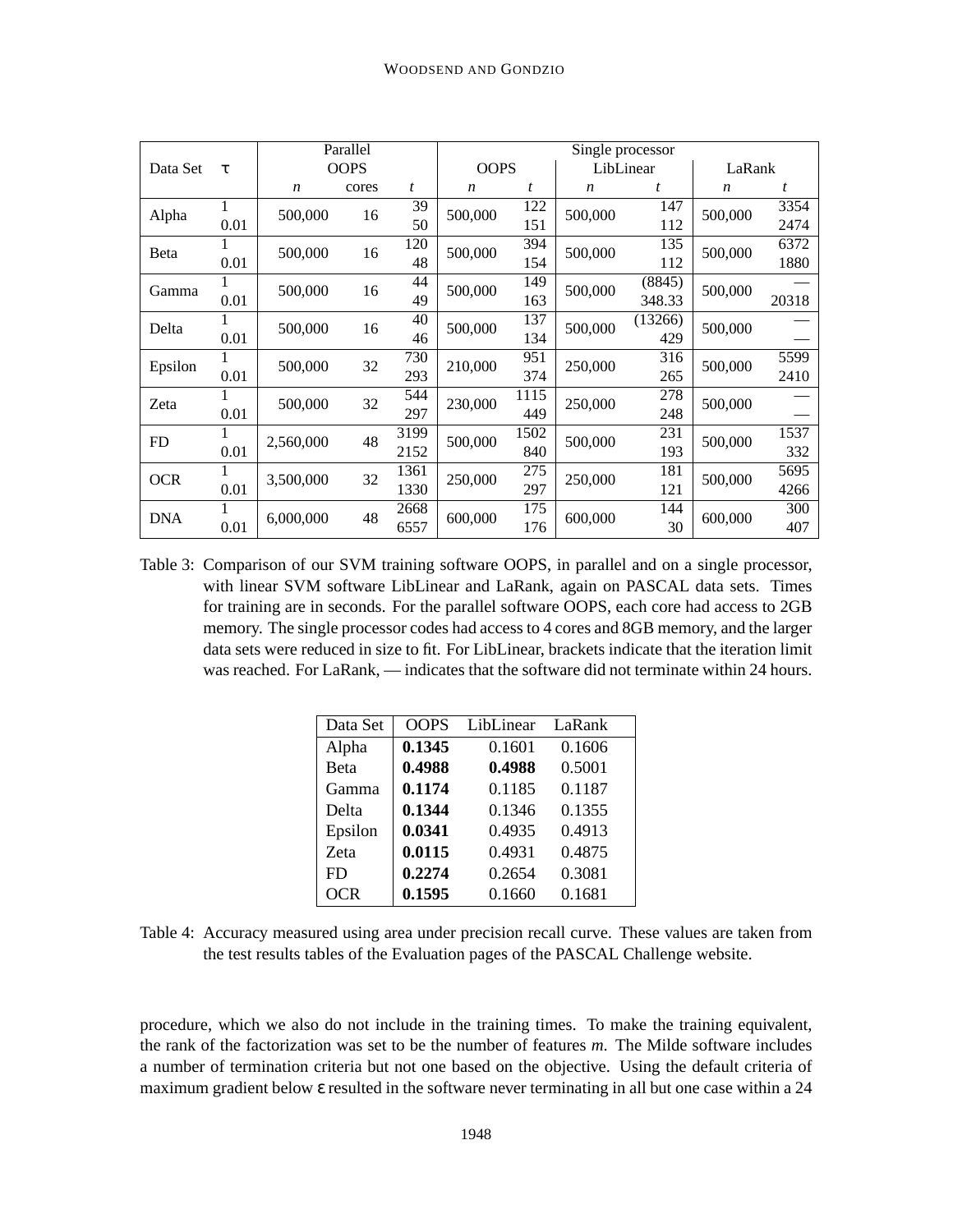hour runtime limit. To be closer to the spirit of the Challenge, we show the time taken to be within 1% of the objective value at the end of 24 hours when the program was terminated prematurely, although in many cases the output indicated that the method was not yet converging.

The results show that our approach described in this paper and implemented in OOPS is typically one to two orders of magnitude faster than the other parallel SVM solvers, terminates reliably, and training times are reasonably consistent for different values of τ.

Unfortunately there were no other linear SVM implementations in the Parallel track of the PAS-CAL Challenge. Instead, we show in Table 3 training time results for two linear SVM codes that did participate in the PASCAL Challenge: LibLinear (Fan et al., 2008) which won the linear SVM track, and LaRank (Bordes et al., 2007) specialised for linear SVMs. Both codes ran serially, using the memory of 4 processor cores (8GB RAM in total), although it should be noted that as we used the GotoBLAS library when building LibLinear, it was able to use all four processor cores during BLAS operations. To make training possible, it was necessary to reduce the size of the larger data sets from the sizes given in Table 1; the number of samples used each time are shown as *n* in Table 3.

The presentation of the results is slightly unusual in that training times are not directly connected to accuracy results against a test set. This is because labelled validation and test data sets have not been made publicly available. Performance statistics related to the precision recall curve were evaluated on the Challenge website, and so instead we reproduce in Table 4 the results from the website for area under the precision recall curve results for the test data set. In general the precision of our method is consistent with the best of the other linear SVM methods that participated.

Taking the results in Tables 3 and 4 together, it is clear that LibLinear in particular is a very efficient implementation, even in the cases Alpha to Delta where it is working with the full data set. Table 4 clearly indicates that our approach consistently finds a high-quality solution to the separating hyperplane, measured in terms of classification accuracy, whereas for LibLinear the quality of the solution is lower. In many cases, the reduction in prediction accuracy is only small. The results in Table 4 for the Epsilon and Zeta data sets in particular show, however, that for some problems the quality of the solution from OOPS can be substantially better.

# **6. Conclusions**

In this paper, we have shown how to develop a hybrid parallel implementation of linear Support Vector Machine training. The approach allows the entire data set to be used, and consists of the following steps:

- 1. Reformulating the problem to remove the dense Hessian matrix.
- 2. Using interior point method to solve the optimization problem in a predictable time, and Cholesky decomposition to give good numerical stability of implicit inverses.
- 3. Exploiting the block structure of the augmented system matrix, to partition the data and linear algebra computations amongst parallel processing nodes efficiently.
- 4. Within SMP nodes, casting the main computations as matrix-matrix multiplication where possible, partitioning the matrices to obtain better data locality, and using highly efficient BLAS implementation for a multi-threaded architecture.

The above steps were implemented in OOPS. Our results show that, for all cases, the hybrid implementation was faster than one using purely MPI, even though the MPI version had better parallel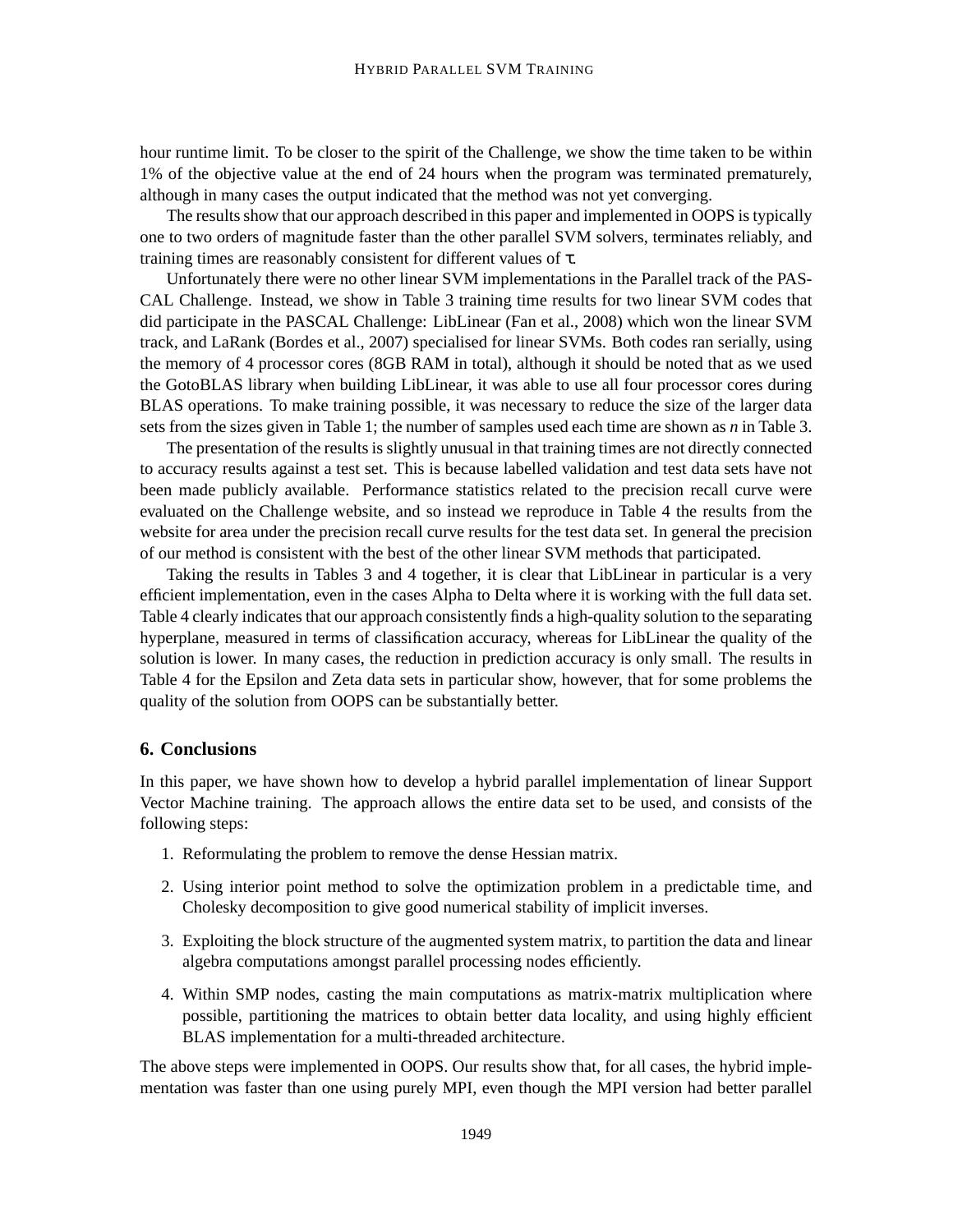efficiency. We used the hybrid implementation to solve very large problems from the PASCAL Challenge on Large-scale Learning, of up to a few million data samples. On these problems the approach described in this paper was highly competitive, and showed that even on data sets of this size, training times in the order of minutes are possible.

In this paper we have focused on linear kernels. It is possible to extend the techniques described above to handle non-linear kernels, by approximating the positive semidefinite kernel matrix *K* with a low-rank outer product representation such as partial Cholesky factorization  $LL^T \approx K$  (Fine and Scheinberg, 2002). This approach produces the first *r* columns of the matrix *L* (corresponding to the *r* largest pivots) and leaves the other columns as zero, giving an approximation of the matrix *K* of rank *r*. Extending the work of Fine and Scheinberg, the diagonal  $D \in \mathbb{R}^{n \times n}$  of the residual matrix (*K* − *LL<sup>T</sup>* ) can be determined at no extra expense and included in a separable formulation for non-linear kernels:

$$
\min_{w,z} \qquad \frac{1}{2} (w^T w + z^T D z) - e^T z
$$
\n
$$
\text{s.t.} \qquad w - (Y L)^T z = 0
$$
\n
$$
-y^T z = 0
$$
\n
$$
0 \le z \le \tau e.
$$

Chang et al. (2008) describe how to perform partial Cholesky decomposition in a parallel environment. Data is segmented between the processors. All diagonal elements are calculated to determine pivot candidates. Then, for each of the *r* columns, the largest diagonal element is located. The corresponding pivot row of *L* and the original features need to be known by all processors, so this information is broadcast by the owner processor. With this information, all processors can update the section of the new column of *L* for which they are responsible, and also update corresponding diagonal elements. Although the algorithm requires the processors to be synchronised at each iteration, little of the data needs to be shared amongst the processors: the bulk of the communication between processors is limited to a vector of length *m* and a vector of at most length *r*. Note that matrix  $K$  is known only implicitly, through the kernel function, and calculating its values is an expensive process. The algorithm therefore calculates each kernel element required to form *L* only once, giving a complexity of  $O(nr^2 + nmr)$  for the initial Cholesky factorization, and  $O(nr^2 + r^3)$ for each IPM iteration of our algorithm.

The method described in this paper requires all sample data to be loaded into memory, and this clearly has an impact on the size of problem that can be tackled. It is possible to improve data handling and increase the storage capacity somewhat, for instance storing the data compactly and expanding sections into floating point numbers when needed by the BLAS routines (Durdanovic et al., 2007), but the scaling is still  $O(nm^2)$ . The direction of our further research is to develop methods that are able to safely ignore or remove data points from consideration as the algorithm progresses. In conjunction with exploiting the structure of the optimization problem as described in this paper, we believe this will offer further significant improvements to the overall training time.

#### **Acknowledgments**

The authors would like to thank the PASCAL organisers for the Challenge, the anonymous referees for their comments, Professor Zanni for providing the PGPDT software, and Dr Durdanovic for assistance with the Milde software. This work has made use of the resources provided by the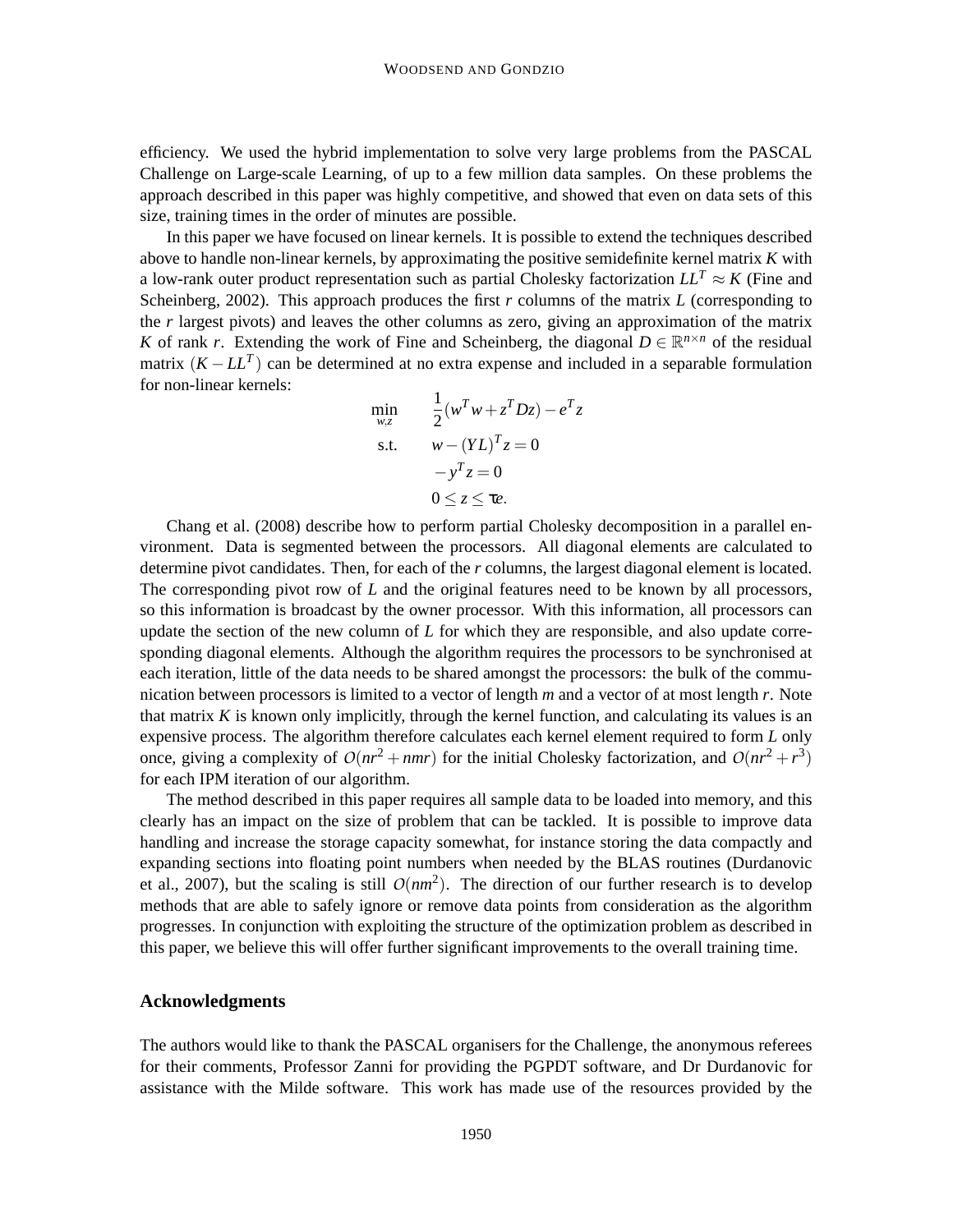Edinburgh Compute and Data Facility (ECDF, http://www.ecdf.ed.ac.uk/). The ECDF is partially supported by the eDIKT initiative (http://www.edikt.org).

# **References**

- Antoine Bordes, Léon Bottou, Patrick Gallinari, and Jason Weston. Solving multiclass support vector machines with LaRank. In Zoubin Ghahramani, editor, *Proceedings of the 24th International Machine Learning Conference*, pages 89–96, Corvallis, Oregon, 2007. OmniPress. URL http://leon.bottou.org/papers/bordes-2007.
- Alfredo Buttari, Julien Langou, Jakub Kurzak, and Jack Dongarra. A class of parallel tiled linear algebra algorithms for multicore architectures. *Parallel Computing*, 35(1):38–53, January 2009.
- Edward Chang, Kaihua Zhu, Hao Wang, Hongjie Bai, Jian Li, Zhihuan Qiu, and Hang Cui. Parallelizing support vector machines on distributed computers. In J.C. Platt, D. Koller, Y. Singer, and S. Roweis, editors, *Advances in Neural Information Processing Systems 20*, pages 257–264, Cambridge, MA, 2008. MIT Press.
- Ronan Collobert, Samy Bengio, and Yoshua Bengio. A parallel mixture of SVMs for very large scale problems. *Neural Computation*, 14(5):1105–1114, 2002.
- Jian-xiong Dong, Adam Krzyzak, and Ching Suen. A fast parallel optimization for training support vector machine. In P. Perner and A. Rosenfeld, editors, *Proceedings of 3rd International Conference on Machine Learning and Data Mining*, pages 96–105, Leipzig, Germany, 2003. Springer Lecture Notes in Artificial Intelligence.
- Igor Durdanovic, Eric Cosatto, and Hans-Peter Graf. Large scale parallel SVM implementation. In Léon Bottou, Olivier Chapelle, Dennis DeCoste, and Jason Weston, editors, *Large Scale Kernel Machines*, chapter 5, pages 105–38. MIT Press, 2007.
- Rong-En Fan, Kai-Wei Chang, Cho-Jui Hsieh, Xiang-Rui Wang, and Chih-Jen Lin. LIBLINEAR: A library for large linear classification. *Journal of Machine Learning Research*, 9:1871–1874, 2008.
- Michael Ferris and Todd Munson. Interior point methods for massive support vector machines. *SIAM Journal on Optimization*, 13(3):783–804, 2003.
- Shai Fine and Katya Scheinberg. Efficient SVM training using low-rank kernel representations. *Journal of Machine Learning Research*, 2:243–264, 2002.
- Glenn Fung and Olvi L. Mangasarian. Proximal support vector machine classifiers. In F. Provost and R. Srikant, editors, *Proceedings KDD-2001: Knowledge Discovery and Data Mining, August 26-29, 2001, San Francisco, CA*, pages 77–86, New York, 2001. Asscociation for Computing Machinery.
- Jacek Gondzio and Andreas Grothey. Parallel interior point solver for structured quadratic programs: Application to financial planning problems. *Annals of Operations Research*, 152(1): 319–339, 2007.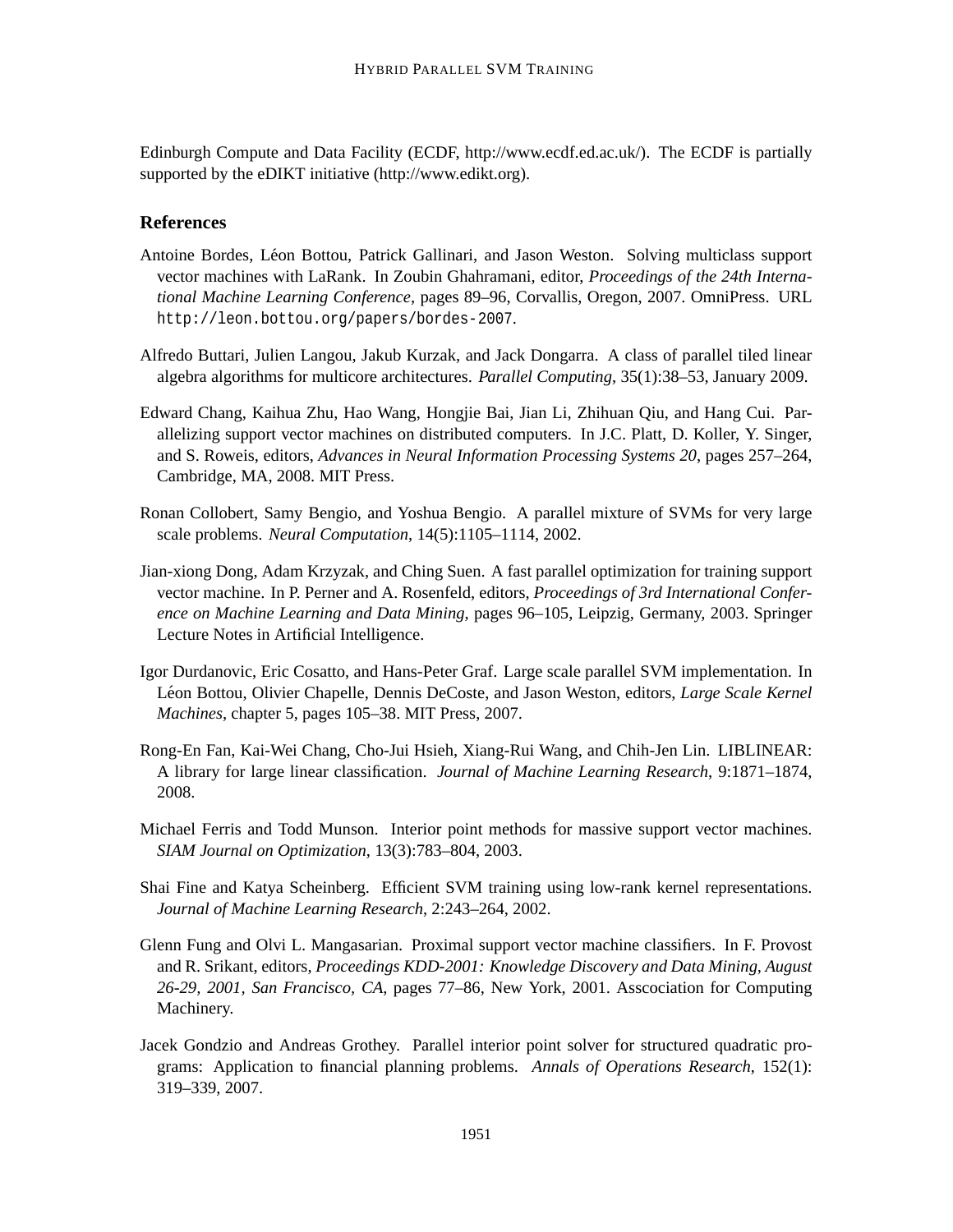- Jacek Gondzio and Robert Sarkissian. Parallel interior point solver for structured linear programs. *Mathematical Programming*, 96(3):561–584, 2003.
- Kazushige Goto and Robert A. van de Geijn. Anatomy of high-performance matrix multiplication. *ACM Trans. Math. Softw.*, 34(3):1–25, 2008.
- Hans Peter Graf, Eric Cosatto, Léon Bottou, Igor Dourdanovic, and Vladimir Vapnik. Parallel support vector machines: the Cascade SVM. In Lawrence Saul, Yair Weiss, and Léon Bottou, editors, *Advances in Neural Information Processing Systems*. MIT Press, 2005. volume 17.
- José R. Herrero. A *Framework for Efficient Execution of Matrix Computations*. PhD thesis, Universitat Politècnica de Catalunya (UPC), July 2006.
- Bo Kågström, Per Ling, and Charles van Loan. GEMM-based level 3 BLAS: high-performance model implementations and performance evaluation benchmark. *ACM Trans. Math. Softw.*, 24 (3):268–302, 1998.
- Glenn R. Luecke, Jae H. Yun, and Philip W. Smith. Performance of parallel cholesky factorization algorithms using blas. *The Journal of Supercomputing*, 6(3):315–329, December 1992.
- MPI-Forum. *MPI: A Message-Passing Interface Standard*. University of Tennessee, Knoxville, Tennessee, 1.1 edition, June 1995. URL http://www.mpi-forum.org.
- OpenMP Architecture Review Board. *OpenMP Application Program Interface*, 3.0 edition, May 2008. URL http://www.openmp.org.
- Edgar Osuna, Robert Freund, and Federico Girosi. An improved training algorithm for support vector machines. In J. Principe, L. Gile, N. Morgan, and E. Wilson, editors, *Neural Networks for Signal Processing VII — Proceedings of the 1997 IEEE Workshop*, pages 276–285. IEEE, 1997.
- John Platt. Fast training of support vector machines using sequential minimal optimization. In Bernhard Schölkopf, Christopher. J. C. Burges, and Alexander. J. Smola, editors, Advances in *Kernel Methods: Support Vector Learning*, pages 185–208. MIT Press, 1999.
- Rolf Rabenseifner and Gerhard Wellein. Comparison of parallel programming models on clusters of SMP nodes. In Hans Georg Bock, Ekaterina Kostina, Hoang Xuan Phu, and Rolf Rannacher, editors, *Modelling, Simulation and Optimization of Complex Processes: Proceedings of the International Conference on High Performance Scientific Computing, March 10-14, 2003, Hanoi, Vietnam*, pages 409–426. Springer, 2003.
- Lorna Smith and Mark Bull. Development of mixed mode MPI / OpenMP applications. *Scientific Programming*, 2001.
- Soeren Sonnenburg, Vojtech Franc, Elad Yom-Tov, and Michele Sebag. PASCAL large scale learning challenge, 2008. URL http://largescale.first.fraunhofer.de/.
- Amund Tveit and Havard Engum. Parallelization of the incremental proximal support vector machine classifier using a heap-based tree topology. Technical report, IDI, NTNU, Trondheim, 2003.